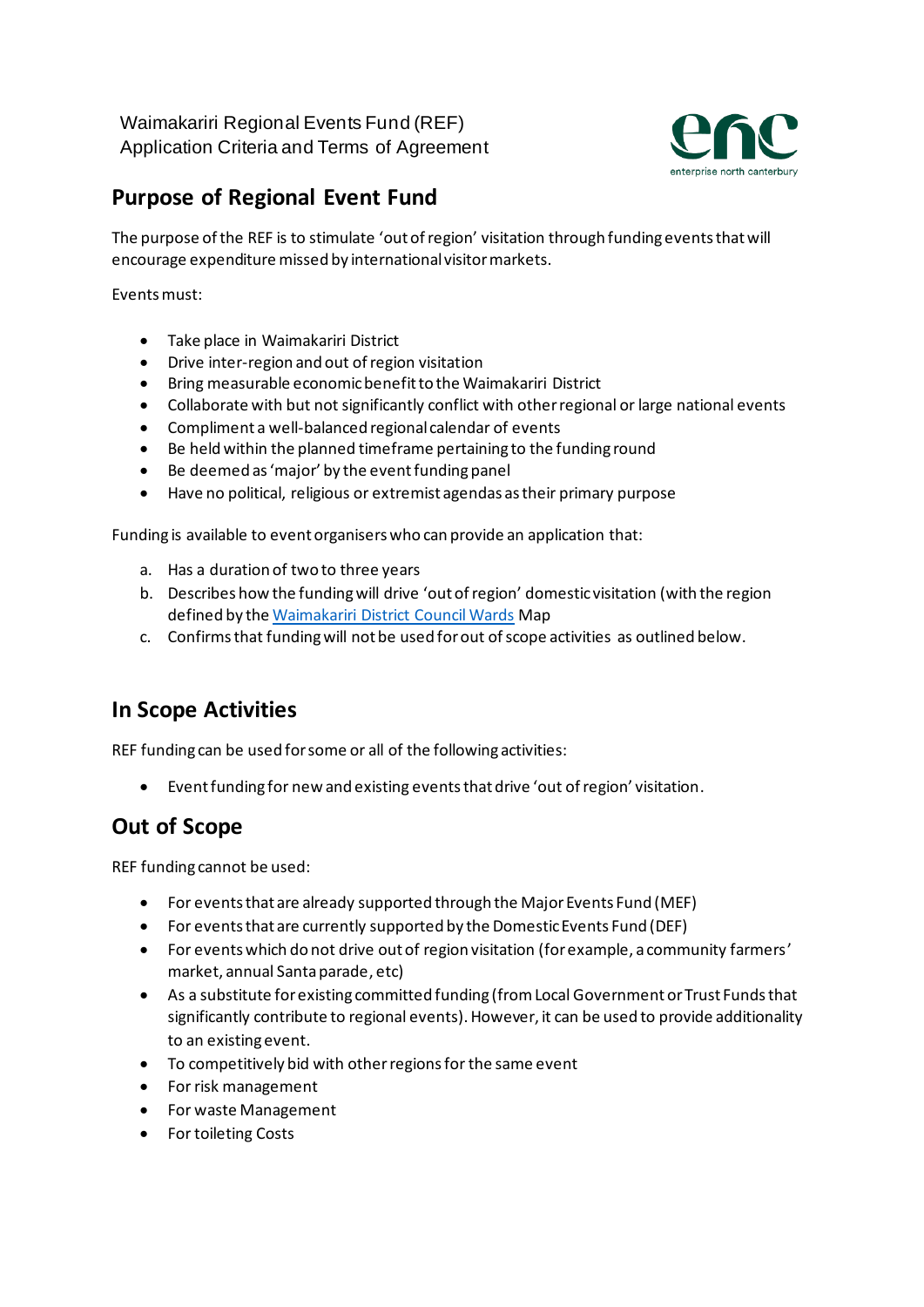## **Application Criteria**

#### 1. **Feasibility and viability**

Enterprise North Canterbury wantsto ensure that the funded event is likely to be successful in attracting out of region visitors, by having the supporting events supply chain. This includes having adequate transportation links, accommodation, waste management facilities and an approach for how the event will meet the Event Sector Voluntary Code.

#### 2. **Stimulate domestic tourism and visitation**

Must demonstrate how the event will draw visitors from outside the Waimakariri District and are not events targeting purely at the local community.

#### 3. **Collaborate, not compete**

Funding must not be used to promote inter-regional competition e.g. no poaching events or similar events at the same time.

#### 4. **Management / reporting**

For transparency and accountability, the event organiser will provide a post-event report to the panelincluding:

- $\circ$  Estimated impact of funding e.g. number of attendees, spend and its impact in driving out of region visitation
- $\circ$  Budget vs Actual The total spent for the 6-month period against the application
- o Funding contributions from other sources
- o Any other information that may be relevant

#### 5. **Payment**

50% of funding will be available at time of confirmation of funding. 50% within twoweeks of completion of the event.

In addition, applicants must:

- Be a legal entity such as a trust, company or incorporated society, and must be able to provide evidence of this status if requested.
- Agree **not** to use any funding received from the REF for event waste management, toileting or risk management.
- Fully declare any additional Government, Council, local board or council controlled organisation funding, grant or koha/donation for the event. Proof that the North Canterbury Regional Events Fund is not the sole funding provider is essential.
- Comply with all event regulatory and statutory requirements in relation to the preparation and delivery of the event, including obtaining all necessary permits and consents through the relevant parties.
- Have an event management plan in place.